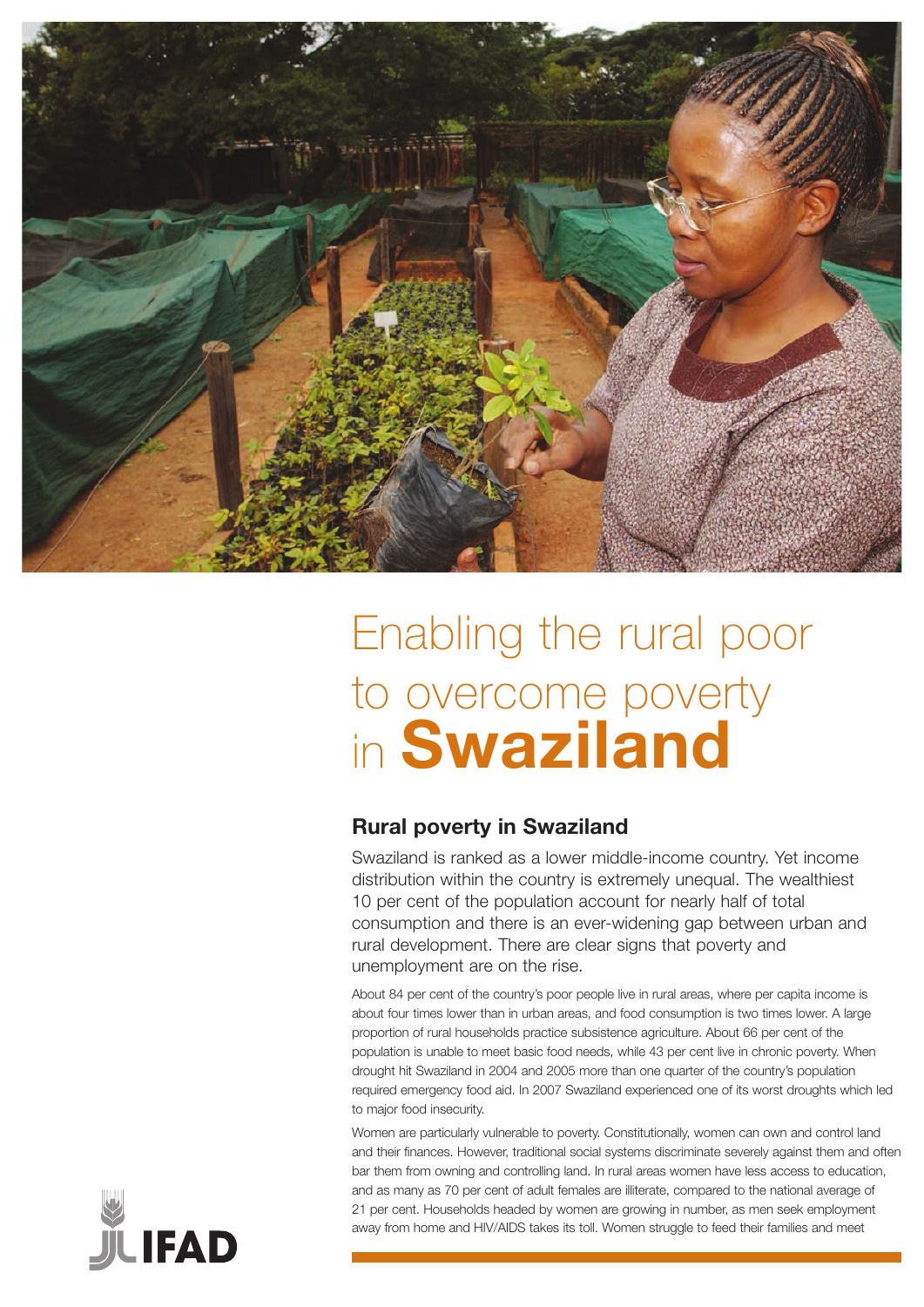

### **Partners in Swaziland**

The country programme management team is composed of:

#### Ministries of

- Finance
- Agriculture and **Cooperatives**
- Economic Planning and Development
- Natural Resources and Energy
- Enterprise and Employment

#### European Union

### CANGO

Swazi Indigenous Products

Swaziland Micro Finance **Enterprise** Imbita

**Technoserve Fincorp** Swazi Bank UNDP FAO **WFP** LUSIP

**KDDP** 

**SWADE** 

household needs single-handedly. At present 20 per cent of households are headed by women, and a further 20 per cent are managed by women while adult males are employed away from home.

Young people are increasingly vulnerable to poverty. About 47 per cent of the population is under the age of 15 and in the next decade or so young people without work will cause the number of unemployed to rise considerably. There is an urgent need to create employment opportunities for this large and growing number of young people, most of whom are children of poor households. Swaziland is experiencing a major increase in child-headed households as a result of the HIV/AIDS pandemic.

Poverty is concentrated in the areas where the climate is most unfavourable and agricultural productivity is lowest. The Lowveld is the hottest and driest zone and the most vulnerable to drought.

Most of the rural population, including the poorest communities in the country, live on Swazi Nation Land. This land is held in trust for the nation by the king and it is administered by the chiefs. It makes up about 75 per cent of the country's total land area. Most of the people who live on Swazi Nation Land farm small plots, cultivating maize and keeping cattle, and occasionally producing a cash crop.

Poor economic growth, a rapidly expanding population and an increasingly uneven distribution of resources are factors that contribute to the growing number of Swaziland's rural poor people. Other factors aggravating poverty are the rise in unemployment, the HIV/AIDS pandemic and the fact that large parts of the country are vulnerable to drought and climate change. Environmental fragility is also affecting food security. Overgrazing has caused soil depletion, while drought and periodic floods have become persistent problems.

Smallholder farmers living on Swazi Nation Land face a number of obstacles that prevent them from breaking out of poverty. The low agricultural productivity of the land can be attributed to a number of factors including difficult road access, poor linkages to markets, limited availability of irrigation water and vulnerability to climatic changes.

## Eradicating rural poverty in Swaziland

Since 1971 Swaziland has been developing Swazi Nation Land through its rural development area programmes as a means of improving the livelihoods of the large number of poor people who live in this region.

In 2000 the Government of the Kingdom of Swaziland formulated a poverty reduction strategy and action plan to tackle declining economic growth and increasing poverty. The government pledged to reduce poverty by more than half by 2015, and ultimately to eliminate it by 2022.

With a new constitution in place, and new policies being developed, there are clear indications of positive change and the making of a modern state. The government's poverty reduction strategy and action plan (PRSAP) was jointly developed with local and traditional institutions and communities, NGOs and the private sector. The six pillars of the strategy and action plan are to:

- maintain macroeconomic stability as a basis for growth
- accelerate broad economic growth for the benefit of all citizens
- help poor people develop income-generating opportunities
- use fiscal policies to distribute the benefits of growth fairly
- improve living conditions for poor people
- improve governance and strengthen institutions

As part of its poverty reduction strategy the government has initiated various strategy and policy discussions. All development schemes are required to integrate conservation measures and also to involve local communities in making decisions about land use and environmental management. Specific objectives of the rural development strategy include:

- proposed legislation to improve smallholders' access to water, land and credit
- support for the development of irrigation and the commercialization of agriculture • a draft rural planning, development and resettlement act to ensure that women are
- allocated land and obtain the same rights of land management as men
- a livestock development policy to improve the management of livestock and access to markets
- access to domestic water for all rural households

The government intends to pursue crop diversification and is improving economic conditions to encourage foreign investors.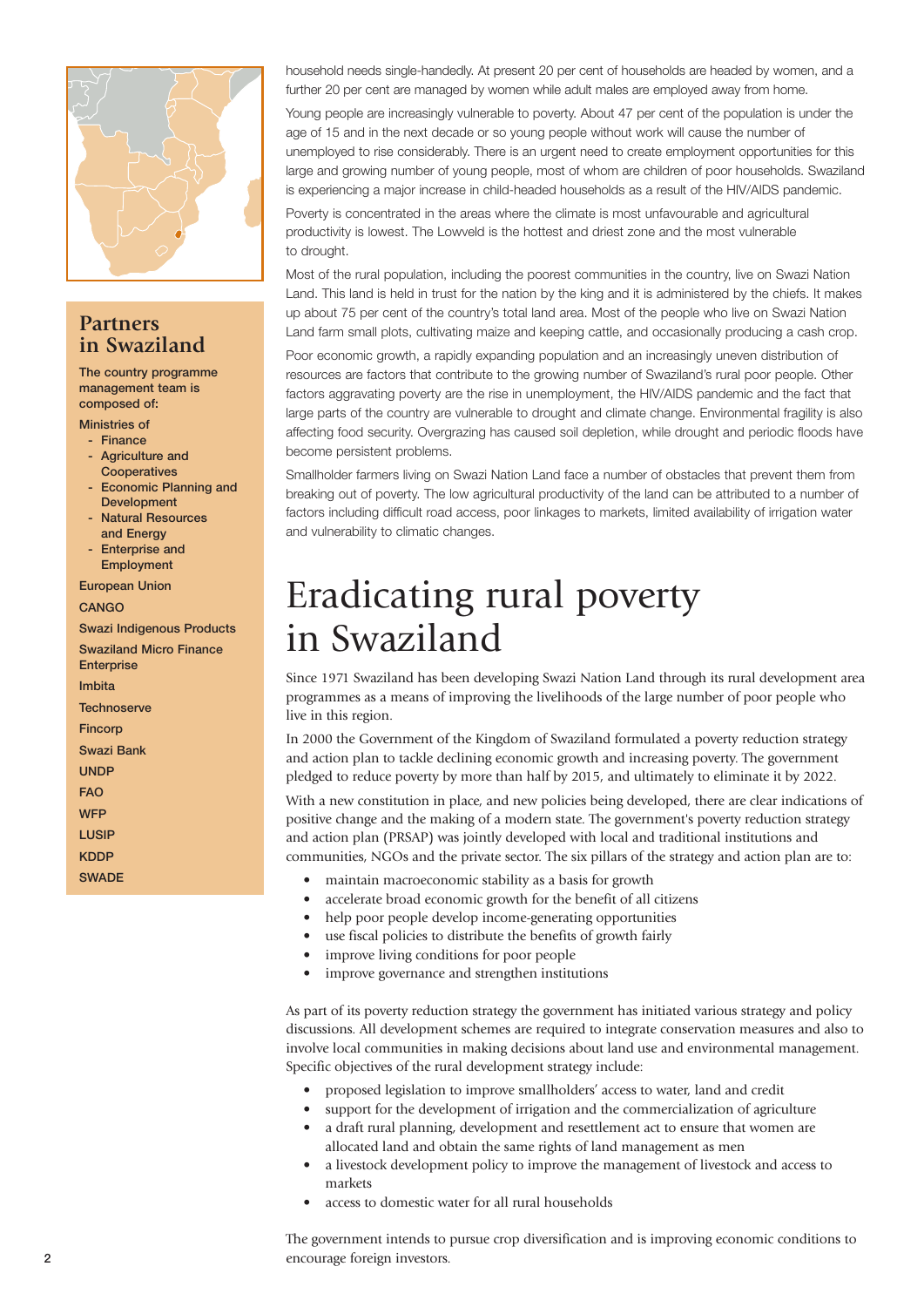# IFAD's strategy in Swaziland

IFAD began operations in Swaziland in 1985 and has supported three projects, providing a total of US\$28.3 million in loans. One project is currently being implemented. Both closed projects have made positive contributions to improving crop yields and boosting farm incomes through enhanced farmer participation in small-scale irrigated agriculture.

The Government of Swaziland, key stakeholders and IFAD jointly formulated the second country strategy in 2006.

The country strategy is designed to reduce the high levels of poverty in rural areas and improve food security and livelihoods, especially for the most vulnerable and marginalized members of rural communities – households headed by women, households affected by HIV/AIDS, and young men and orphans. The strategic objectives are to:

- help rural poor people gain access to land and water
- support rural poor people in developing small businesses
- encourage rural communities, and particularly women and young people, to participate fully in rural development

IFAD's intention is to help poor rural households by creating sustainable jobs, reducing poverty and guaranteeing food security. To meet this goal IFAD places emphasis on intensifying agricultural output and supporting smallholders within irrigation schemes, as well as helping develop small rural businesses. In particular, IFAD works to improve linkages to financial services and markets, to support providers of financial and marketing services and to strengthen the capacity of poor rural communities and their institutions.

The Government of Swaziland, key stakeholders and IFAD are jointly designing a new investment focusing on rural finance and enterprise development.

# Ongoing programmes and projects

### Lower Usuthu Smallholder Irrigation Project - Phase I

The project area is one of the poorest in the country. The climate is semi-arid, droughts are frequent and crop yields are unreliable. Most households in the area have access to less than 2 ha of land and can barely grow enough to feed themselves. Households rely heavily on remittances. For people in the area security of land tenure and access to water for irrigation are key means to improving rural livelihoods and reducing poverty.

The long-term objective of the project is to create favourable conditions so that farmers in the lower Usuthu basin will be able to commercialize their activities and develop sustainable, high-value crop production. The project is investing in a large-scale irrigation system for the area. Three dams are being constructed to form a reservoir to store water diverted from wet season flood flows in the Lower Usuthu River. The first phase involves construction of the main infrastructure and development of an irrigation system spanning more than 6,500 ha. A second phase will extend the irrigation system and develop a further 5,000 ha. The project works to ensure that the design of the irrigation system — a complex network of dams, water reservoirs and canals — is adequately meeting the demand for water and that it responds to the needs of farmers in a cost-efficient way.

Projects: 3

Total cost: US\$133.4 million Total loan amount:

US\$28.3 million Directly benefiting: 26,600 households

Total cost: US\$190.0 million

IFAD loan: US\$14.9 million

Duration: 2004-2012

Geographical area: lower Usuthu basin

Directly benefiting: 2,600 households

- Cofinancing:
	- Government of Swaziland (US\$ 70.0 milion)
	- African Development Bank (US\$12.7 million)
	- Arab Bank for Economic Development in Africa (BADEA) (US\$11.7 million)
- Development Bank of South Africa (US\$9.4 million)
- European Investment Bank (US\$23.4 million)
- European Union
- (US\$11.0 million)
- Taiwan/CDF (US\$5.0 million)

## Completed operations

### Smallholder Agricultural Development Project

Total cost: US\$8.56 million IFAD loan: US\$7.10 million Duration: 1994-2002 Geographical area: Swazi Nation Land Directly benefiting: 16,000 households

## Smallholder Credit and Marketing Project

Total cost: US\$8.30 million IFAD loan: US\$6.20 million Duration: 1985-1993 Geographical area: Swazi Nation Land Directly benefiting: 8,000 households